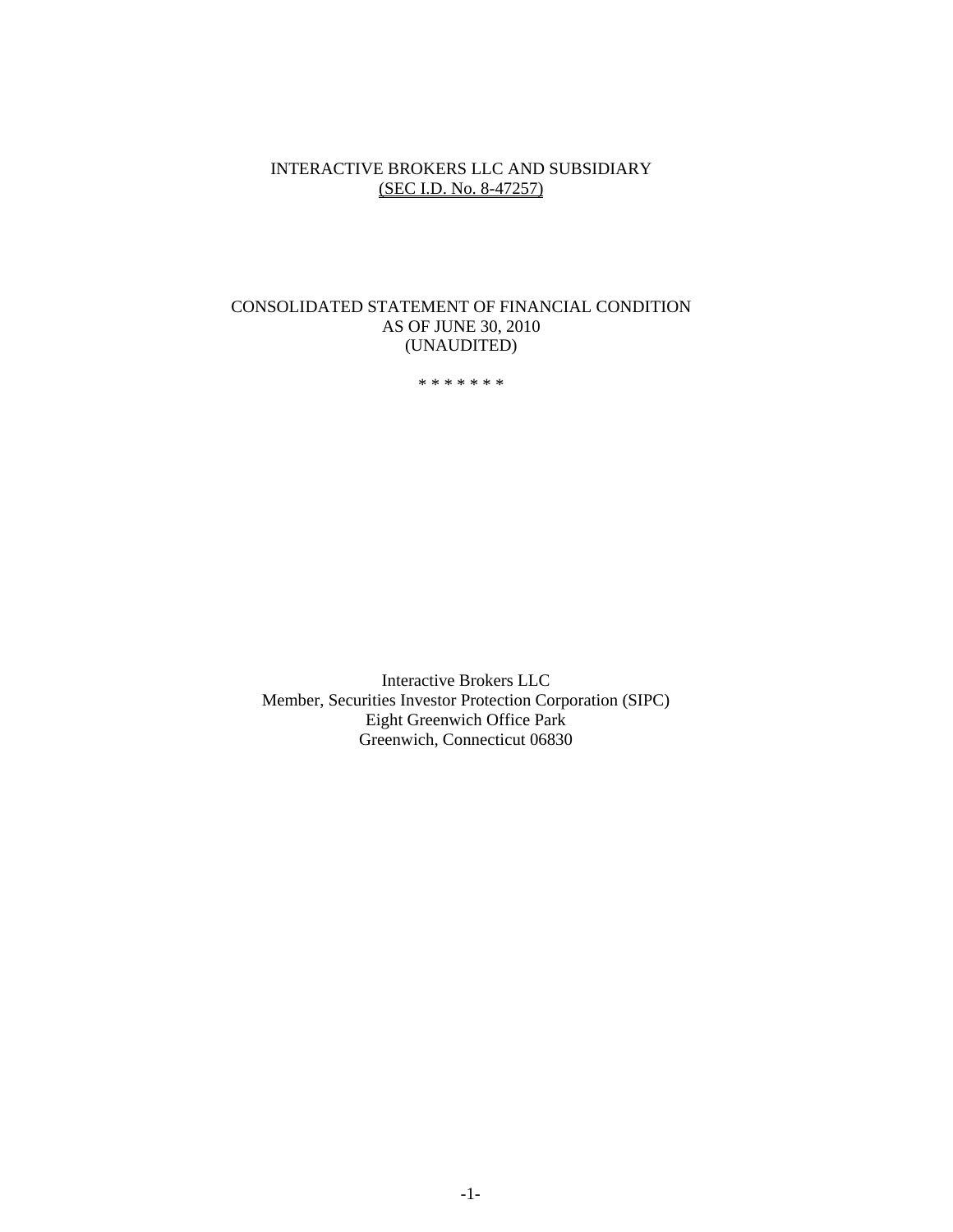# **INTERACTIVE BROKERS LLC AND SUBSIDIARY**

## **CONSOLIDATED STATEMENT OF FINANCIAL CONDITION (UNAUDITED) As of June 30, 2010**

#### **Assets**

| Cash and cash equivalents                                          | \$<br>330,443,559    |
|--------------------------------------------------------------------|----------------------|
| Cash and securities - segregated for regulatory purposes           | 5,566,902,498        |
| Securities borrowed from affiliates                                | 796,720,687          |
| Securities purchased under agreements to resell                    | 1,539,173,855        |
| Other receivables:                                                 |                      |
| Customers (net of allowance for doubtful accounts of \$18,471,036) | 4,443,042,711        |
| Brokers, dealers and clearing organizations                        | 850.239.389          |
| <b>Affiliates</b>                                                  | 51,610,833           |
| Interest                                                           | 8.015.421            |
| Other assets                                                       | 36,108,999           |
| Total assets                                                       | \$<br>13,622,257,952 |

## **Liabilities and members' capital**

| Liabilities:                                             |                      |
|----------------------------------------------------------|----------------------|
| Payable to customers                                     | \$<br>11,985,626,594 |
| Securities loaned to affiliates                          | 299,803,968          |
| Other payables:                                          |                      |
| Brokers, dealers and clearing organizations              | 122,587,808          |
| Accounts payable, accrued expenses and other liabilities | 27,848,142           |
| <b>Affiliates</b>                                        | 37,726,695           |
| Interest                                                 | 1,876,977            |
|                                                          | 12,475,470,184       |
| Members' capital                                         | 1,146,787,768        |
| Total liabilities and members' capital                   | \$<br>13,622,257,952 |

See accompanying notes to the unaudited consolidated statement of financial condition.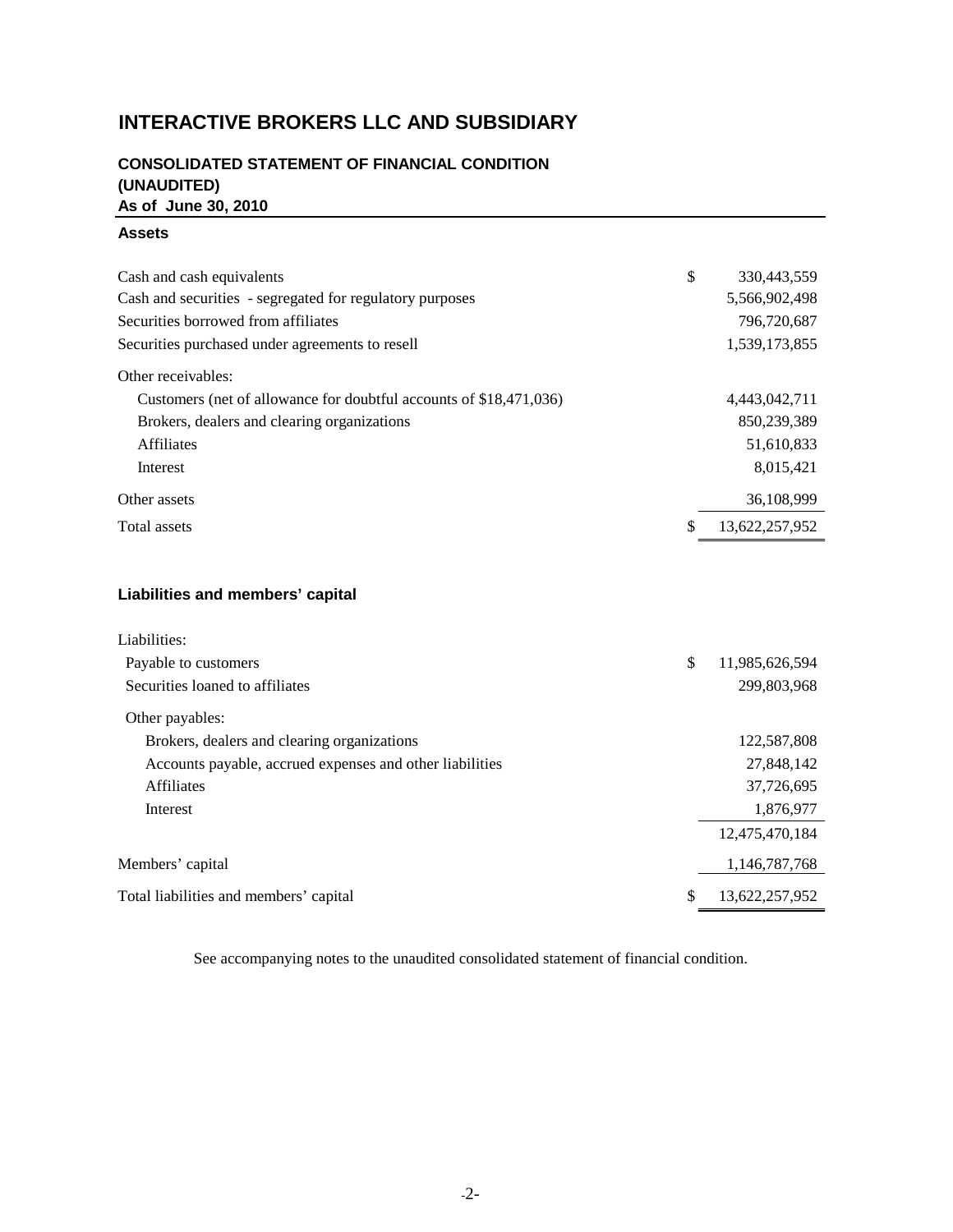## **1. ORGANIZATION AND NATURE OF BUSINESS**

Interactive Brokers LLC ("IBLLC"), together with its wholly-owned subsidiary (the "Company"), a Connecticut limited liability company, is a broker-dealer registered under the Securities Exchange Act of 1934 and is a member of the Financial Industry Regulatory Authority ("FINRA") and various securities and commodities exchanges. The Company is also a member of the National Futures Association ("NFA") and a registered Futures Commission Merchant. The Company executes and clears securities and commodities transactions for customers. Certain transactions are cleared through other clearing brokers. Accordingly, the Company carries securities accounts for customers and is subject to the requirements of Rule 15c3-3 under the Securities Exchange Act of 1934 pertaining to the possession or control of customer-owned assets and reserve requirements. The Company also carries customer commodities accounts and is subject to the segregation requirements pursuant to the Commodity Exchange Act.

The Company's wholly-owned subsidiary is Interactive Brokers Corp. ("IB Corp."), which is a broker-dealer registered with the Securities and Exchange Commission ("SEC") and is a member of the FINRA and of the NFA .

The Company is 99.9% owned by IBG LLC, ("IBG LLC" or "the Group"), a Connecticut limited liability company. In addition to the Company, the Group is comprised of several Operating Companies (Note 6).

The Group is consolidated into Interactive Brokers Group, Inc. ("IBG, Inc."), a publicly traded company on NASDAQ.

## **2. SIGNIFICANT ACCOUNTING POLICIES**

#### *Basis of Presentation*

This unaudited consolidated statement of financial condition is presented in U.S. dollars and has been prepared in conformity with the Accounting Standards Codification ("ASC"), which became effective as of July 1, 2009 and applies to all financial statements issued after September 15, 2009. The Codification replaced the previous four level Generally Accepted Accounting Principles ("GAAP") hierarchy of authoritative accounting and reporting guidance ("Levels A through D"), other than the rules and interpretive releases of the SEC, with two levels, "authoritative" and "nonauthoritative". Authoritative guidance is comprised of literature issued by the FASB and its predecessor organizations, as presented in the Codification. The ASC is comprised of four (4) principal "Areas" - Presentation, Financial Statement Line Items, Broad Transactions and Industry Content. Non-authoritative guidance is comprised of all "non-grandfathered, non-SEC accounting literature" not included in the Codification.

The preparation of financial statements in conformity with U.S. GAAP requires management to make estimates and assumptions that affect the reported amounts and disclosures in the unaudited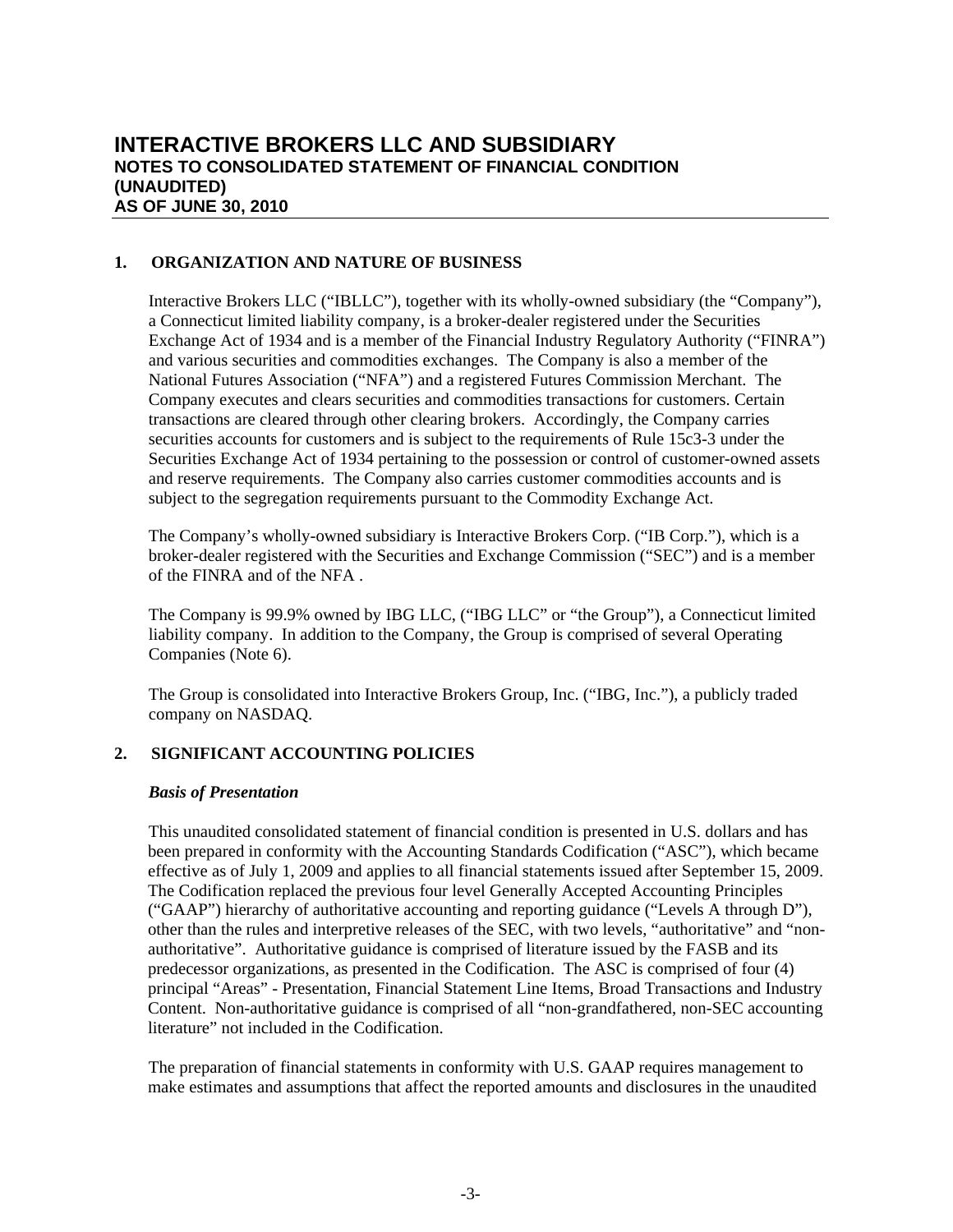consolidated statement of financial condition and accompanying notes. Estimates, by their nature, are based on judgment and available information. Therefore, actual results could differ materially from those estimates. Such estimates include the estimated fair value of financial instruments, the estimated useful lives of property and equipment, compensation accruals, allowance for doubtful accounts and estimated contingency reserves.

## *Fair Value*

At June 30, 2010, substantially all of the Company's assets and liabilities, including financial instruments, were carried at fair value based on market prices, as published by exchanges and clearinghouses, or were assets which are short-term in nature and were carried at amounts that approximate fair value.

The Company applies the fair value hierarchy of ASC 820, *Fair Value Measurements and Disclosures* (formerly SFAS No. 157), to prioritize the inputs to valuation techniques used to measure fair value. The hierarchy gives the highest priority to unadjusted quoted prices in active markets for identical assets and liabilities and the lowest priority to unobservable inputs. The three levels of the fair value hierarchy are:

- Level 1 Unadjusted quoted prices in active markets that are accessible at the measurement date for identical, unrestricted assets or liabilities;
- Level 2 Quoted prices in markets that are not considered to be active or financial instruments for which all significant inputs are observable, either directly or indirectly; and
- Level 3 Prices or valuations that require inputs that are both significant to fair value measurement and unobservable

In determining fair value, all financial instruments, except currency forward contracts, which are classified as Level 2 financial instruments, are classified within Level 1 of the fair value hierarchy.Level 2 financial instruments include FDIC insured corporate bonds, included in cash and securities segregated for regulatory purposes, and currency spot and forward contracts, which are classified as Level 2 financial instruments as such instruments are not exchange-traded.

The following tables set forth, by level within the fair value hierarchy, financial instruments owned and financial assets and liabilities at fair value as of June 30, 2010. As required by ASC 820, assets and liabilities are classified in their entirety based on the lowest level of input that is significant to the fair value measurement.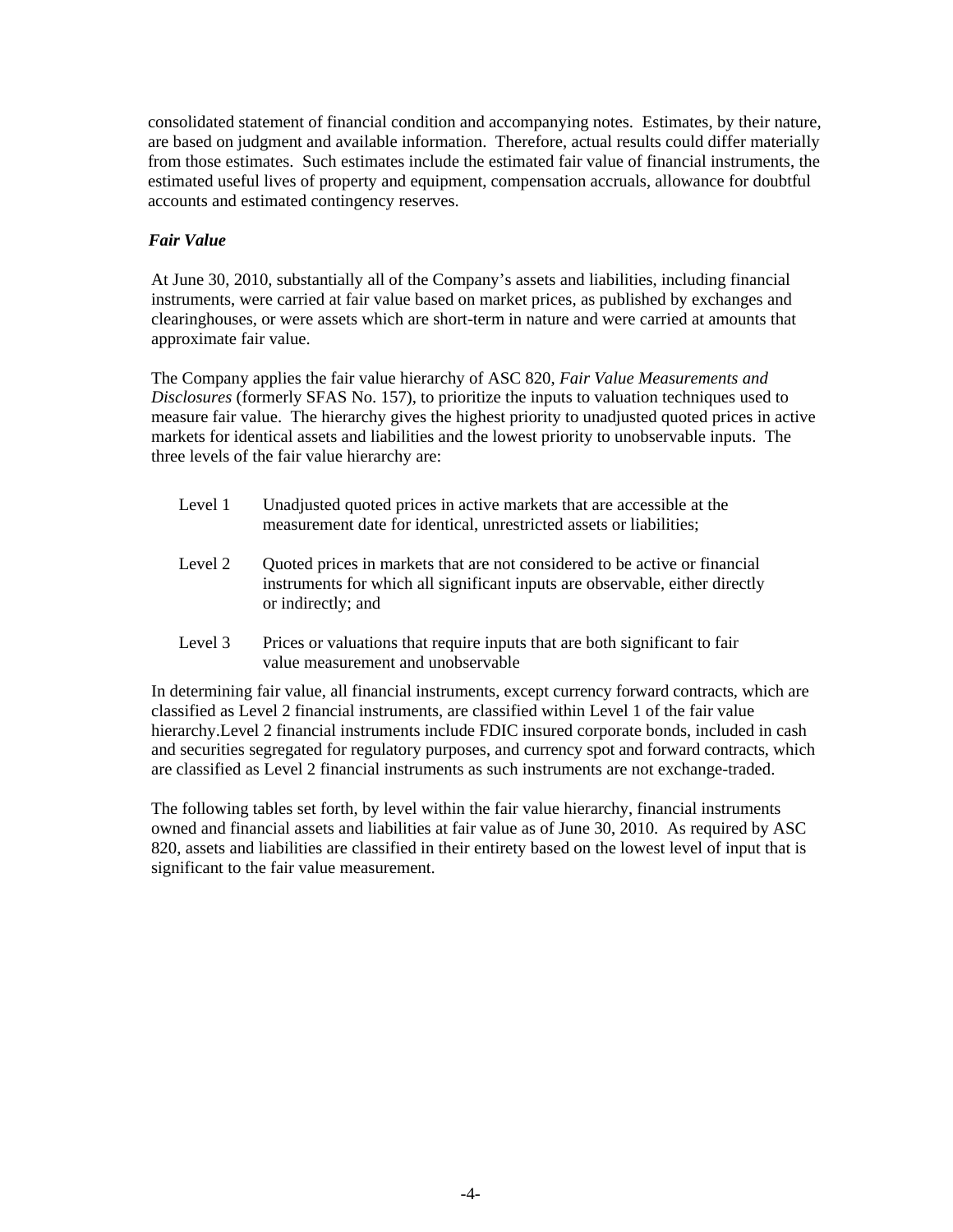|                                                              | Financial Assets, At Fair Value as of June 30, 2010 |                |     |                                                          |         |     |             |
|--------------------------------------------------------------|-----------------------------------------------------|----------------|-----|----------------------------------------------------------|---------|-----|-------------|
|                                                              |                                                     | <b>Level I</b> |     | <b>Level 2</b>                                           | Level 3 |     | Total       |
| Securities segregated for regulatory purposes                | \$                                                  |                | S.  | 441,217,443                                              | \$      | \$  | 441,217,443 |
| Receivables from brokers, dealers and clearing organizations |                                                     |                |     | 11,962,348                                               |         |     | 11,962,348  |
|                                                              |                                                     |                | \$. | 453.179.791                                              | \$      | \$. | 453,179,791 |
|                                                              |                                                     |                |     | Financial Liabilities, At Fair Value as of June 30, 2010 |         |     |             |
|                                                              |                                                     | <b>Level I</b> |     | <b>Level 2</b>                                           | Level 3 |     | Total       |
| Payables to brokers, dealers and clearing organizations      |                                                     |                |     | 19,756,375                                               | \$      | S   | 19,756,375  |
|                                                              |                                                     |                | £.  | 19,756,375                                               |         |     | 19,756,375  |
|                                                              |                                                     |                |     |                                                          |         |     |             |

## *Principles of Consolidation*

The unaudited consolidated statement of financial condition includes the accounts of the Company and its wholly-owned subsidiary. The Company's policy is to consolidate all entities of which it owns more than 50% unless it does not have control. All inter-company balances and transactions have been eliminated. Pursuant to ASC 860, *Transfers and Servicing* (formerly SFAS No. 166) and ASC 810, *Consolidations* (formerly SFAS No. 167, which incorporate provisions from former FASB Interpretation ("FIN") No. 46(R)), the Company would also consolidate any Variable Interest Entities ("VIEs") of which it is the primary beneficiary. At June 30, 2010, the Company does not have any interests in VIEs.

At June 30, 2010, \$17,828,000 of assets and \$9,893,615 of liabilities were attributable to a consolidated subsidiary. The stockholder's equity of this subsidiary was \$7,934,385 at June 30, 2010.

## *Cash and Cash Equivalents*

The Company defines cash equivalents as short-term, highly liquid securities and cash deposits with original maturities of three months or less.

## *Cash and Securities — Segregated for Regulatory Purposes*

The Company is obligated by rules mandated by its primary regulators including the Securities and Exchange Commission ("SEC") and the Commodities Futures Trading Commission ("CFTC") to segregate or set aside cash or qualified securities to satisfy such regulations, which regulations have been promulgated to protect customer assets. In addition, the Company is a member of various clearing organizations at which cash or securities are deposited as required to conduct day-to-day clearance activities. The Company maintains segregated accounts at major money-center banks. At June 30, 2010, the Company had more than 10% of its total cash and cash equivalents at each of three of these banks.

## *Securities Borrowed and Securities Loaned*

The Company borrows and loans securities in order to facilitate customer settlements. Securities borrowed and securities loaned are recorded at the amount of cash collateral advanced or received. Securities borrowed transactions require the Company to provide the counterparty with collateral which may be in the form of cash, letters of credit, or other securities. With respect to securities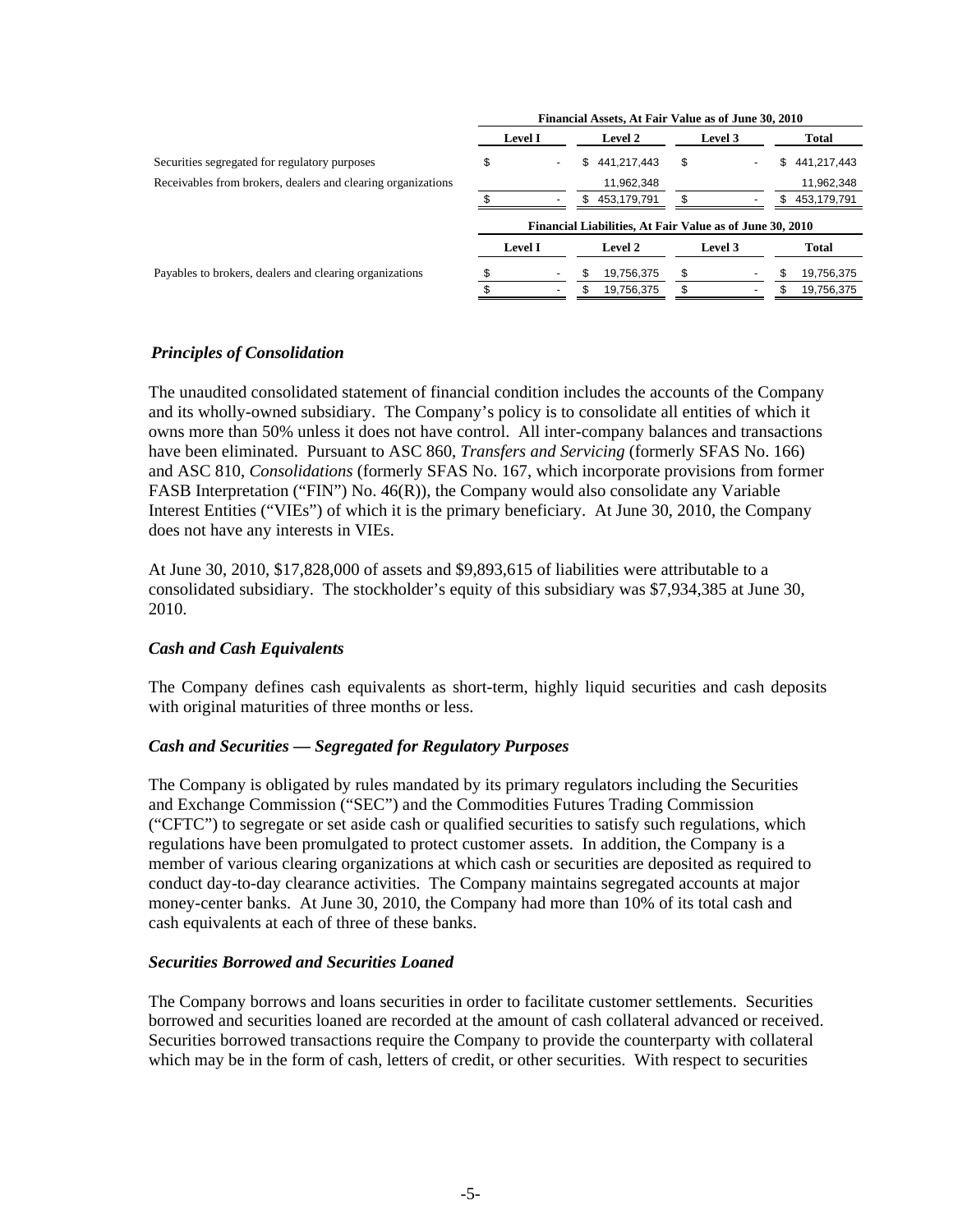loaned, the Company receives collateral which may be in the form of cash or other securities in an amount generally in excess of the fair value of the securities loaned.

The Company monitors the market value of securities borrowed and loaned on a daily basis, with additional collateral obtained or refunded as required contractually. Receivables and payables with the same counterparty are not offset in the unaudited consolidated statement of financial condition.

#### *Securities Purchased Under Agreements to Resell*

Securities purchased under agreements to resell are treated as collateralized financing transactions and are carried at contract value plus accrued interest. The Company's policy is to obtain possession of collateral, with a market value equal to or in excess of the principal amount loaned under resale agreements. To ensure that the market value of the underlying collateral remains sufficient, this collateral is valued daily with additional collateral obtained or excess collateral returned when appropriate, as required through contractual provisions.

Securities received as collateral consisted of U.S. Treasury Notes. In the normal course of business, these securities have been deposited with clearing organizations, and segregated for regulatory purposes.

#### *Financial Instruments*

#### *Currency spot and forward contracts*

The Company enters into currency forward contracts for customer funds denominated in foreign currencies to obtain U.S. dollars, with a locked-in rate of return, to make bank deposits denominated in U.S. dollars to satisfy regulatory segregation requirements and on behalf of its affiliates. A currency forward contract is an agreement to exchange a fixed amount of one currency for a specified amount of a second currency at the outset and at completion of the swap term. Interest rate differences, between currencies, are captured in the contractual swap rates. The Company also executes currency spot contracts on behalf of its customers and affiliates. These currency spot and forward transactions are recorded on a trade date basis at fair value based on quoted market prices. Included in the receivables from, and in payables to brokers, dealers and clearing organizations are \$11,962,348 and \$19,756,375 respectively, which represent unsettled amounts of currency spot and forward contracts at June 30, 2010.

## *Foreign Currency Translation*

Foreign currency denominated assets and liabilities are translated into U.S. Dollars at the year-end exchange rates. Foreign currency denominated revenues and expenses are translated at the exchange rates in effect at the transaction dates.

#### *Customer Receivables and Payables*

Customer securities transactions are recorded on a settlement date basis and customer commodities transactions are recorded on a trade date basis. Receivables from and payables to customers include amounts due on cash and margin transactions, including futures contracts transacted on behalf of the Company's customers. Securities owned by customers, including those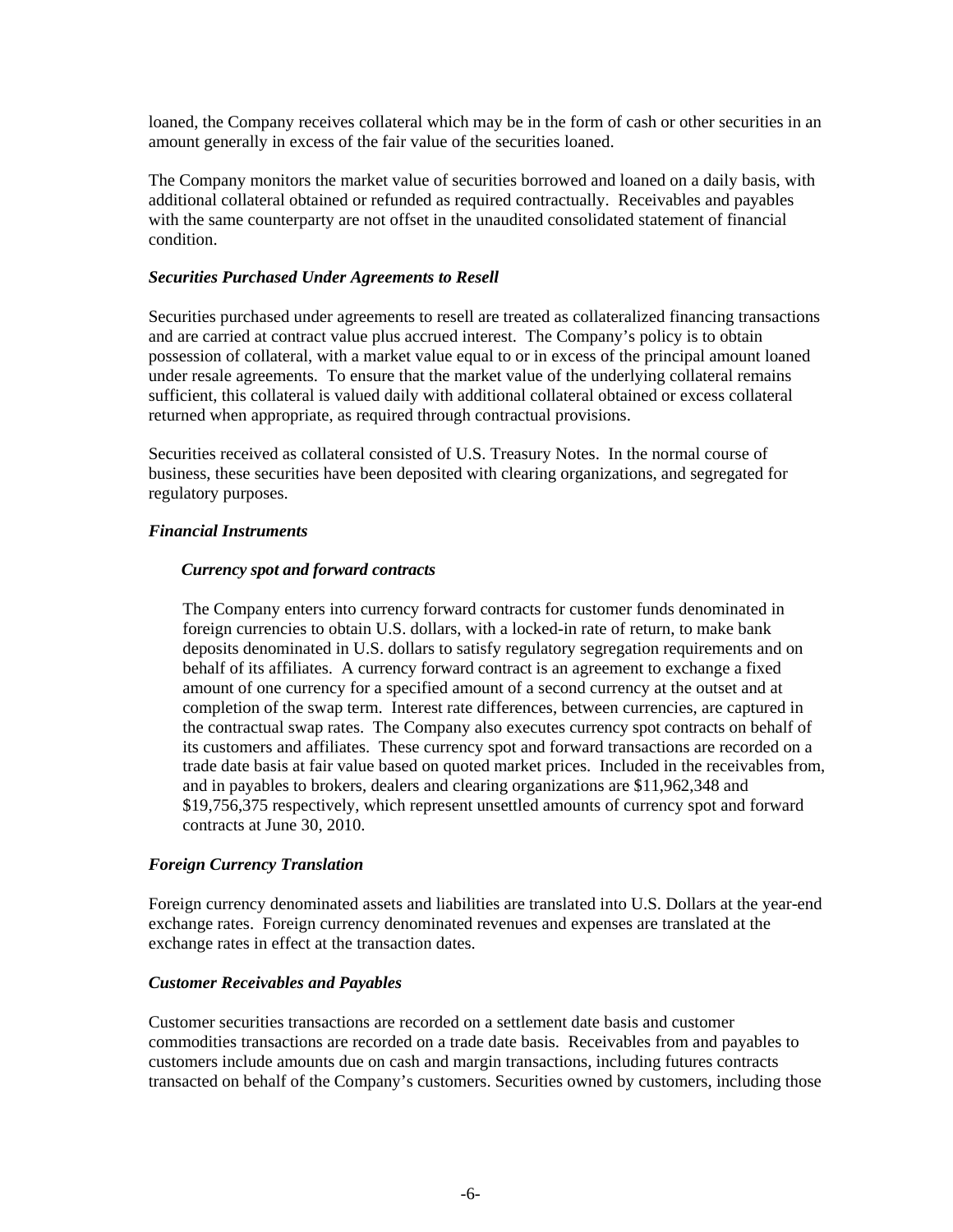that collateralize margin or other similar transactions, are not reflected on the unaudited consolidated statement of financial condition.

Receivables from institutional non-cleared customers and payables for execution and clearing fees and expenses are recorded as fees receivables and fees payable, which are included in other assets and accounts payable, accrued expenses and other liabilities on the consolidated statement of financial condition, respectively.

### *Receivables from and Payables to Brokers, Dealers and Clearing Organizations*

Receivables from brokers, dealers and clearing organizations include amounts receivable for securities not delivered by the Company to the purchaser by the settlement date ("fails-to-deliver") and margin deposits. Payables to brokers, dealers and clearing organizations include amounts payable for securities not received by the Company from a seller by the settlement date ("fails-toreceive"). Receivables and payables to brokers, dealers and clearing organizations also include amounts related to futures contracts executed on behalf of the Company's customers.

#### *Stock-Based Compensation*

The Company follows ASC 718, *Compensation – Stock Compensation* (formerly SFAS No. 123(R)) to account for its stock-based compensation plans. ASC 718 requires all share-based payments to employees to be recognized in the financial statements using a fair value-based method. As a result, the Company expenses the fair value of stock granted to employees over the related vesting period.

## *Property, Equipment and Software Costs*

Property, equipment and software consist primarily of technology hardware, software, internally developed software and leasehold improvements. Property and equipment are reported at historical cost, net of accumulated depreciation and amortization. Depreciation and amortization are computed using the straight-line method. Equipment is depreciated over the estimated useful lives of the assets, while leasehold improvements are amortized over the lesser of the estimated economic useful life of the asset or the term of the lease. Computer equipment is depreciated over three to five years and office furniture and equipment are depreciated over five to seven years. Qualifying costs for internally developed software are capitalized and amortized over the expected useful life of the developed software, not to exceed three years.

#### *Income Taxes*

The Company accounts for income taxes in accordance with ASC 740, *Income Taxes* (which incorporates formerly SFAS No. 109 and FIN No. 48), "Income Taxes," which requires the recognition of tax benefits or expenses on the temporary differences between the financial reporting and tax bases of assets and liabilities, including the accounting for uncertainty of income tax positions recognized in financial statements, prescribing a "more likely than not" threshold and measurement attribute for recognition in the financial statements of an asset or liability resulting from a tax position taken or expected to be taken in an income tax return.

The Company operates in the United States as a limited liability company that is treated as a partnership for U.S. federal income tax purposes. Accordingly, the Company's income is not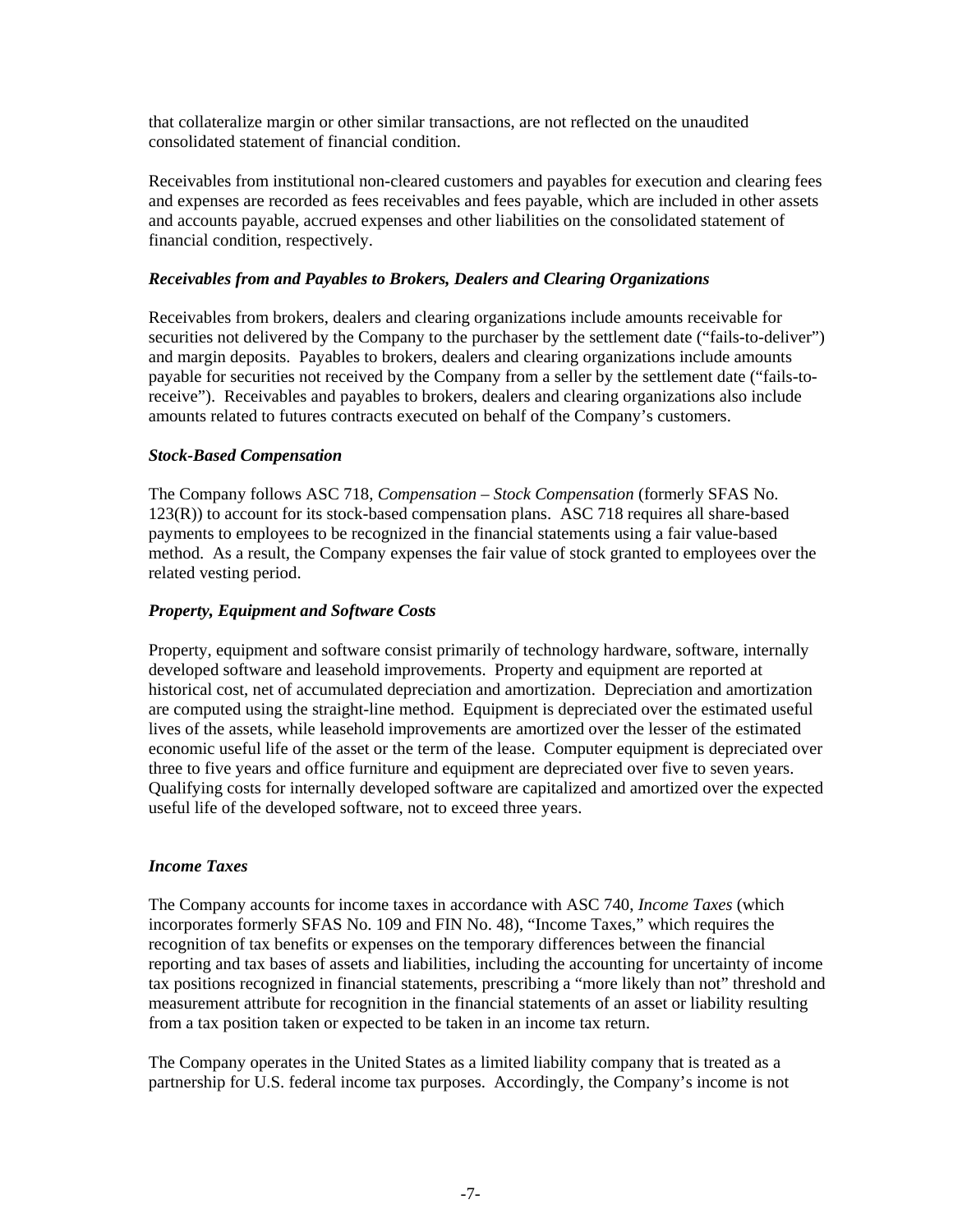subject to U.S. federal income taxes. Taxes related to income earned by partnerships represent obligations of the individual partners.

#### *Recently Issued Accounting Pronouncements*

Subsequent to the adoption of the ASC, the FASB will issue Accounting Standards Updates ("ASU's") as the means to add to or delete from, or to amend the ASC. Following is a summary of recently issued ASU's that may affect the Company's unaudited consolidated statement of financial condition:

|             | <b>Affects</b>                                                                                                                                                                                              | <b>Status</b>                                                                                                                                      |
|-------------|-------------------------------------------------------------------------------------------------------------------------------------------------------------------------------------------------------------|----------------------------------------------------------------------------------------------------------------------------------------------------|
| ASU 2009-13 | Multiple Deliverable Revenue Arrangements - Amends ASC 605-25                                                                                                                                               | Fiscal years beginning on or after June                                                                                                            |
| ASU 2009-17 | Improvements to Financial Reporting by Enterprises Involved with<br>Variable Interest Enterprises – Amends ASC 810 for the issuance of<br><b>SFAS No. 167</b>                                               | Periods beginning on or after<br>December 15, 2009                                                                                                 |
| ASU 2010-09 | Subsequent Events (Topic 855) – Amendments to Certain Recognition and Effective on issuance<br>Disclosure Requirements                                                                                      |                                                                                                                                                    |
| ASU 2010-11 | Derivatives and Hedging (Topic 815) - Scope Exception related to<br><b>Embedded Credit Derivatives</b>                                                                                                      | First fiscal quarter beginning after June<br>15, 2010, early adoption permitted at<br>the beginning of the first fiscal quarter<br>after issuance. |
| ASU 2010-12 | <i>Income Taxes (Topic 740)</i> - Accounting for Certain Tax Effects of the<br>2010 Health Care Reform Acts                                                                                                 | Effective on issuance.                                                                                                                             |
| ASU 2010-13 | Compensation - Stock Compensation (Topic 718) - Effect of<br>Denominating the Exercise Price of a Share-Based Payment Award in the<br>Currency of the Market in Which the Underlying Equity Security Trades | Fiscal years, and interim periods within<br>those fiscal years, beginning after<br>December 15, 2010. Early application<br>is permitted.           |

Adoption of those ASU's that became effective during 2009 and in 2010, prior to the issuance of the Company's unaudited consolidated statement of financial condition, did not have a material effect on those financial statements. Management is assessing the potential impact on the Company's financial statements of adopting ASU's that will become effective in the future.

In February 2010, the SEC issued a formal statement updating the status of its November 2008 "Roadmap for the Potential Use of Financial Statements Prepared in Accordance with International Financial Reporting Standards by U.S. Issuers" ("IFRS Roadmap"). This statement supports convergence of accounting standards and the development of a single set of global accounting standards. The SEC has directed its staff to execute a Work Plan which is expected to provide the SEC with information to be able to conclude whether IFRS should be adopted for U.S. registrants. Progress reports on the SEC's efforts are to be issued commencing no later than October 2010, and continuing until the Work Plan is completed. The statement did not define a certain date for adoption of IFRS, but stated an expectation that initial adoption for U.S. registrants would be approximately December 31, 2015, with a transition date of January 1, 2013 for the initial three year retrospective comparative reporting period. Management continues to assess the potential impact of adopting IFRS on the Company's unaudited condensed consolidated financial statements.

ASC 860, Transfers and Servicing, incorporates former SFAS No. 166, Accounting for Transfers of Financial Assets, an amendment of FASB No. 140, was issued in June 2009 and became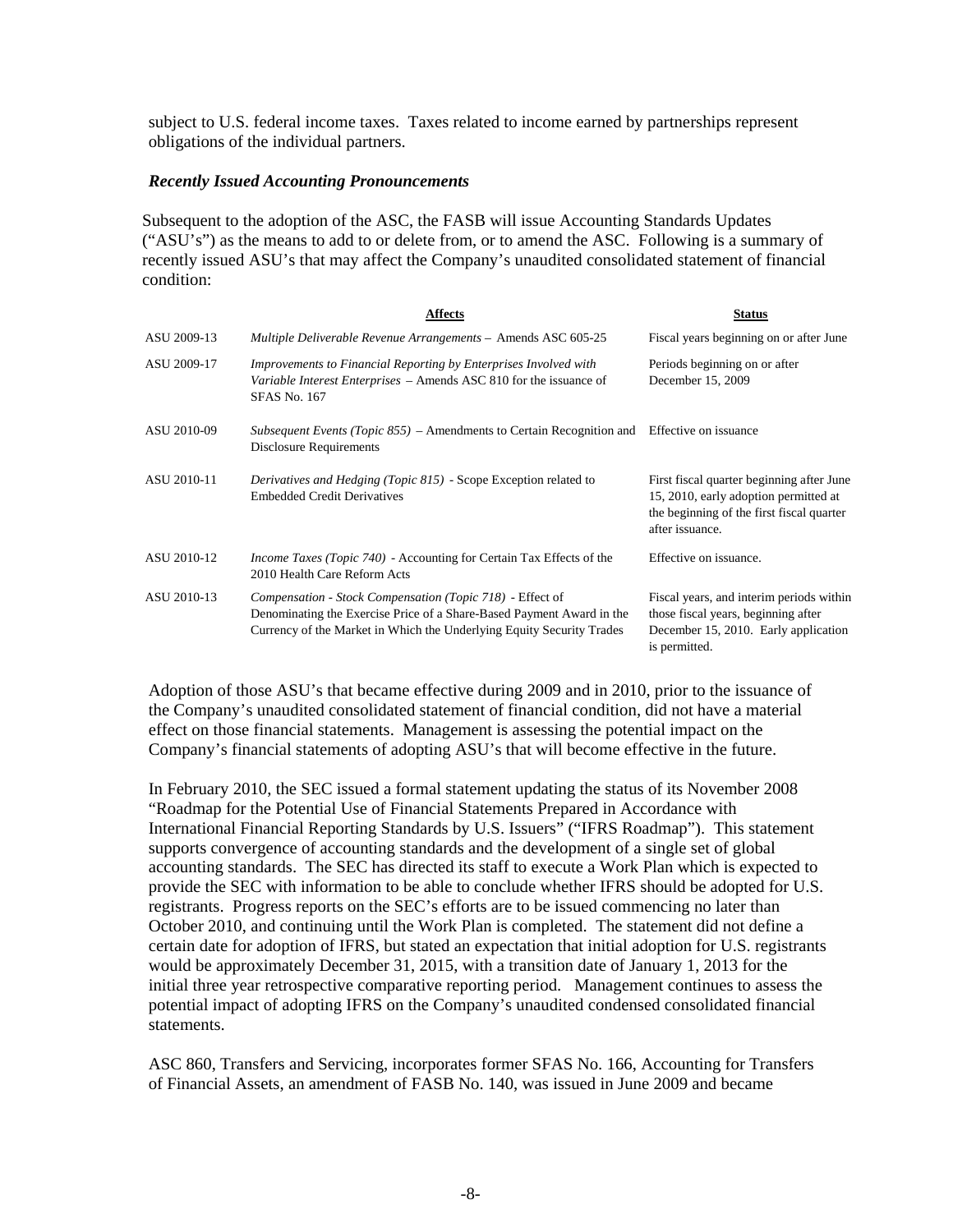effective for interim and annual periods beginning after January 1, 2010. These provisions of ASC 860 require more information about transfers of financial assets, including securitization transactions, and where entities have continuing exposure to the risks related to transferred financial assets. The concept of a "qualifying special-purpose entity" ("SPE") was eliminated under these provisions of ASC 860, which also changed the requirements for derecognizing financial assets and requires additional disclosures. Adoption of these provisions did not have a material effect on the Company's unaudited consolidated statement of financial condition.

ASC 810, Consolidations, incorporates former SFAS No. 167, Amendments to FASB Interpretation No. 46(R). These pending provisions of ASC 810 revise former FASB Interpretation No. 46 (Revised December 2003), Consolidation of Variable Interest Entities, and changes how a reporting entity determines when an entity that is insufficiently capitalized or is not controlled through voting (or similar rights) and therefore should be unaudited condensed consolidated. Consolidation of Variable Interest Entities ("VIE's") would be based on the target entity's purpose and design as well as the reporting entity's ability to direct the target's activities, among other criteria. SFAS No. 167 was issued in June 2009 and became effective for interim and annual periods beginning after January 1, 2010. Adoption of these provisions did not have a material effect on the Company's unaudited consolidated statement of financial condition.

## **3. BROKERAGE ACTIVITIES AND RELATED RISKS**

Brokerage activities expose the Company to credit risks. These risks are managed in accordance with established risk management policies and procedures adopted by the Company. Management has established a risk management process that includes:

- A regular review of the risk management process by the executive management as part of their oversight role;
- Defined risk management policies and procedures supported by a rigorous analytic framework; and
- Articulated risk tolerance levels as defined by executive management that are regularly reviewed to ensure that the Company's risk-taking is consistent with its business strategy, capital structure, and current and anticipated market conditions.

## *Credit Risk*

The Company is exposed to risk of loss if a counterparty or issuer fails to perform its obligations under contractual terms ("default risk"). Both cash instruments and derivatives expose the Company to default risk. The Company has established policies and procedures for reviewing and establishing limits for credit exposure, maintaining collateral, and continually assessing the creditworthiness of counterparties.

In the normal course of business, the Company executes, settles and finances various customer securities transactions. Execution of these transactions includes the purchase and sale of securities by the Company that exposes the Company to default risk arising from the potential that customers or counterparties may fail to satisfy their obligations. In these situations, the Company may be required to purchase or sell financial instruments at unfavorable market prices to satisfy obligations to other customers or counterparties. The Company seeks to control the risks associated with its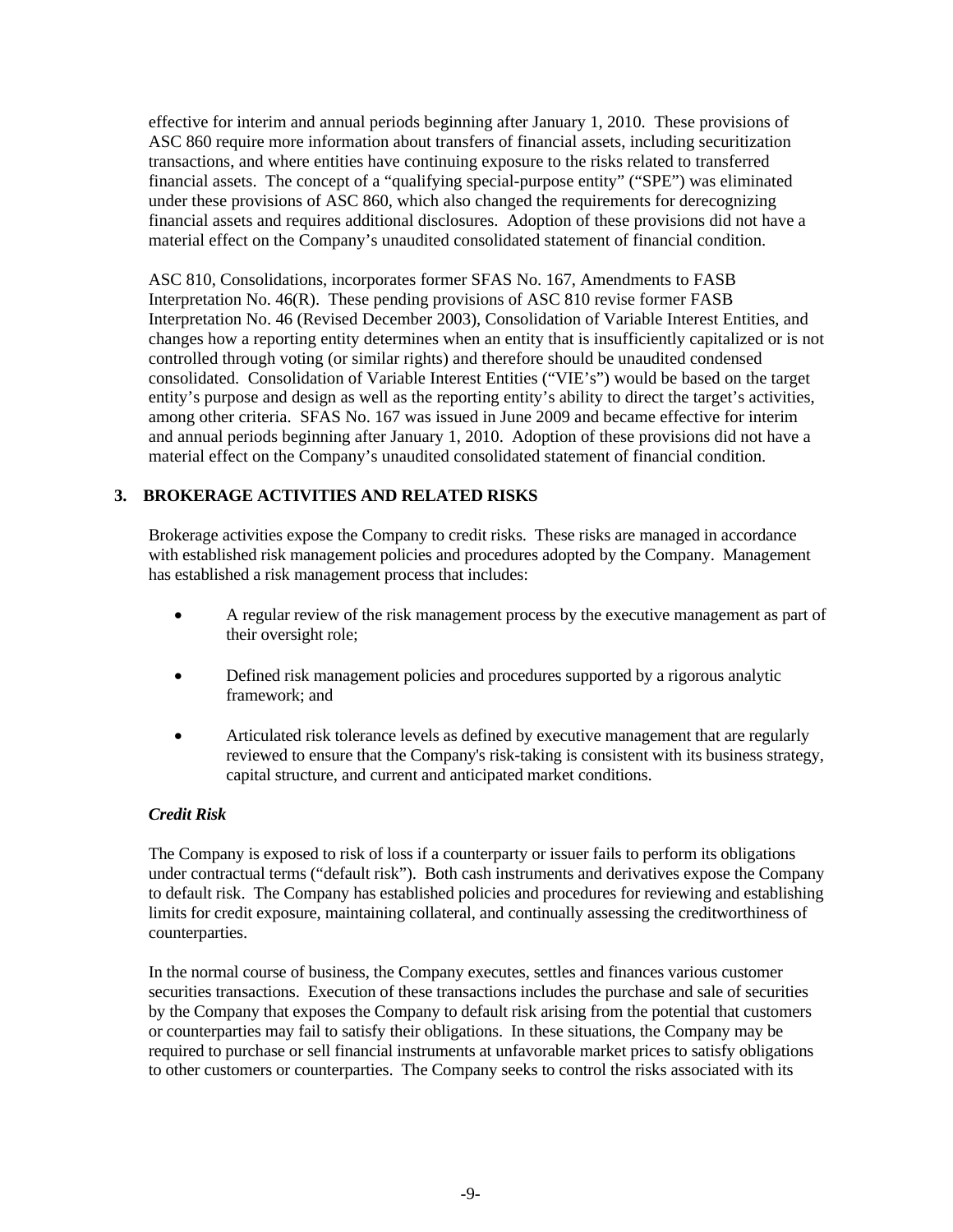customer margin activities by requiring customers to maintain collateral in compliance with regulatory and internal guidelines.

Liabilities to other brokers and dealers related to unsettled transactions (i.e., securities failed-toreceive) are recorded at the amount for which the securities were purchased, and are paid upon receipt of the securities from other brokers or dealers. In the case of aged securities failed-to-receive, the Company may purchase the underlying security in the market and seek reimbursement for losses from the counterparty.

The Company enters into securities purchased under agreements to resell ("reverse repos") and securities sold under agreements to repurchase transactions ("repos") in addition to securities borrowing and lending arrangements, all of which may result in credit exposure in the event the counterparty to a transaction is unable to fulfill its contractual obligations. In accordance with industry practice, reverse repos and repos are collateralized by securities with a market value in excess of the obligation under the contract. Similarly, securities borrowed and loaned agreements are collateralized by deposits of cash. The Company attempts to minimize credit risk associated with these activities by monitoring collateral values on a daily basis and requiring additional collateral to be deposited with or returned to the Company when deemed necessary.

## *Currency Risk*

Currency risk arises from the possibility that fluctuations in foreign exchange rates will impact the value of financial instruments. Financial instruments include non-U.S. dollar currency balances and currency forward contracts. Currency forward contracts are agreements to exchange future payments in one currency for payments in another currency. These agreements are used to effectively convert assets or liabilities denominated in different currencies. The Company uses currency forward contracts to manage the levels of its non-U.S. dollar currency balances to hedge its global exposure.

#### *Concentrations of Credit Risk*

The Company's exposure to credit risk associated with its brokerage and other activities is measured on an individual counterparty basis, as well as by groups of counterparties that share similar attributes. Concentrations of credit risk can be affected by changes in political, industry, or economic factors. To reduce the potential for risk concentration, credit limits are established and monitored in light of changing counterparty and market conditions. As of June 30, 2010, the Company did not have any concentrations of credit risk.

## **4. SEGREGATION OF FUNDS AND RESERVE REQUIREMENTS**

As a result of customer activities, IBLLC is obligated by rules mandated by its primary regulators, the SEC and the CFTC to segregate or set aside cash or qualified securities to satisfy such rules which have been promulgated to protect customer assets. In addition, the IBLLC is a member of various clearing organizations at which cash or securities are deposited as required to conduct of day-to-day clearance activities.

In accordance with the Securities Exchange Act of 1934, IBLLC is required to maintain a separate bank accounts for the exclusive benefit of customers. At June 30, 2010, IBLLC held cash and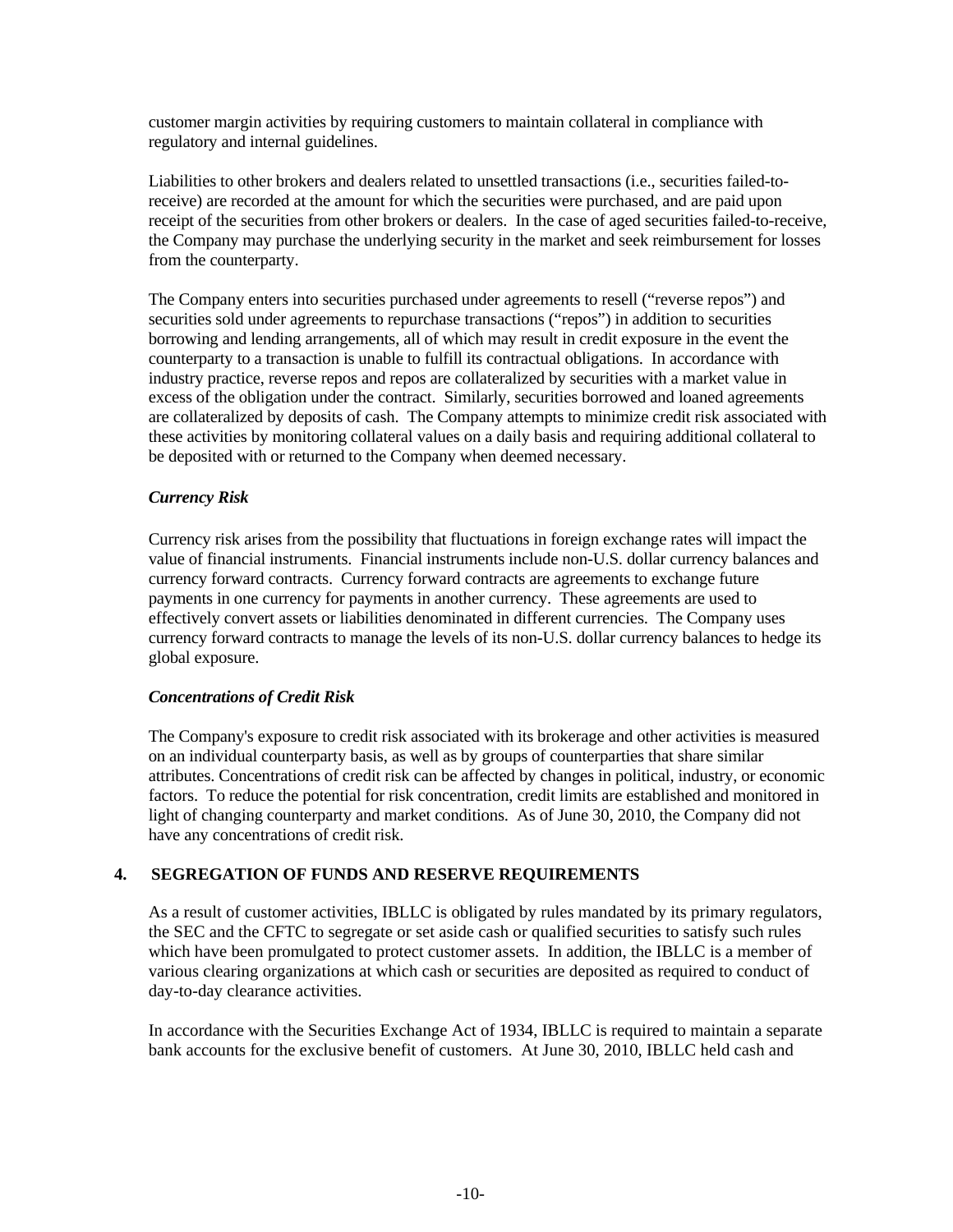securities of \$5,369,294,658 and securities purchased under agreements to resell of \$1,279,039,080 to satisfy this requirement.

During the year ended June 30, 2010, IBLLC performed the computations for the assets in the proprietary accounts of its introducing brokers (commonly referred to as "PAIB") in accordance with the customer reserve computation set forth under SEC Rule 15c3-3 (Customer Protection). At June 30, 2010, IBLLC had segregated \$2,002,350 to satisfy this requirement.

In accordance with the Commodity Exchange Act, IBLLC is required to segregate all monies, securities and property received to margin and to guarantee or secure the trades or contracts of customers in regulated commodities. At June 30, 2010, IBLLC had cash and commodities of \$169,398,036, receivables from brokers, dealers and clearing organizations of 482,845,606, and commodities option contracts at FCM with net short market value of (\$58,334,249) segregated to satisfy this requirement. At June 30, 2010, the net market values of long and short commodity option contracts were included in payables to brokers, dealers and clearing organizations.

In accordance with CFTC regulation 30.7, IBLLC is required to segregate all monies, securities and property received to margin and to guarantee or secure the trades or contracts of customers on foreign boards of trade. At June 30, 2010, IBLLC had cash and securities in the amount of \$16,285,532, receivables from brokers, dealers and clearing organizations of \$185,045,514 and payables to brokers, dealers and clearing organizations of (\$667,599) segregated to satisfy this requirement.

Pursuant to the requirements of subparagraph  $(k)(2)(i)$  of SEC Rule 15c3-3, IB Corp. has established a special cash account for the exclusive benefit of certain of its customers to fund and pay amounts collected for the payment of expenses on behalf of such customers. At June 30, 2010, \$9,921,922 was segregated, which was \$9,915,451 in excess of the requirement.

## **5. NET CAPITAL REQUIREMENTS**

IBLLC is subject to the SEC's Uniform Net Capital Rule (Rule 15c3-1), which requires the maintenance of minimum net capital. IBLLC has elected to use the alternative method permitted by the rule, which requires that IBLLC maintain minimum net capital, as defined, equal to the greater of \$500,000 or 2% of aggregate debit balances arising from customer transactions, as defined. IBLLC is also subject to the CFTC's minimum financial requirements (Regulation 1.17), which require that IBLLC maintain minimum net capital, as defined, the greater of \$5,000,000 or 8% of the total risk margin requirement for all positions carried in customer accounts plus 4% of the total risk margin requirement for all positions carried in non-customer accounts. The Uniform Net Capital Rule also provides that equity capital may not be withdrawn or cash dividends paid if resulting net capital would be less than 5% of aggregate debits. At June 30, 2010, IBLLC had net capital of \$1,008,352,411, which was \$894,480,315 in excess of required net capital of \$113,872,096.

IB Corp. is subject to the regulatory requirements promulgated by the SEC and other regulatory and exchange authorities. Net capital and excess net capital at June 30, 2010 as defined by these regulatory authorities were 2,879,962 and 2,170,279, respectively.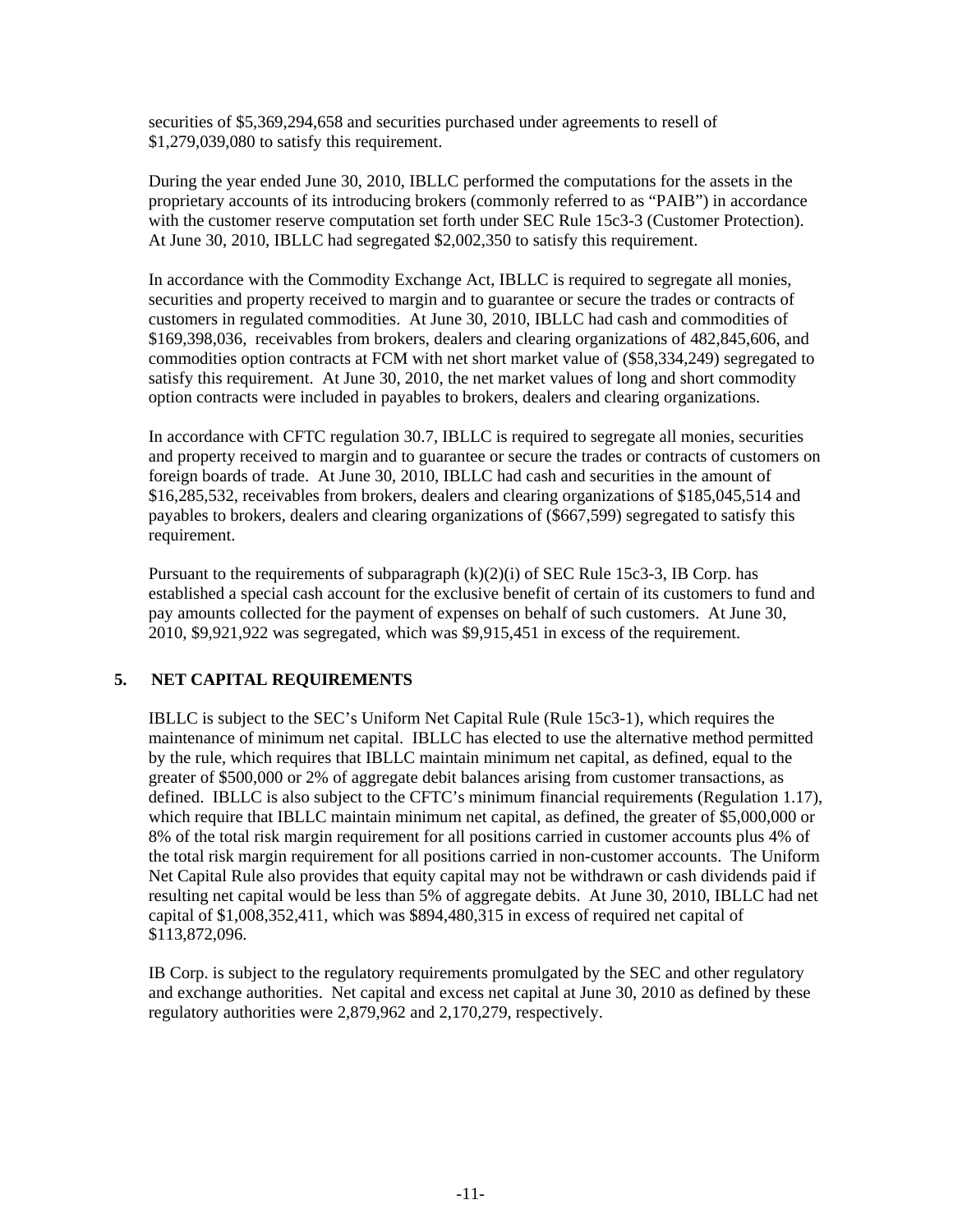#### **6. RELATED PARTY TRANSACTIONS**

The Operating Companies are comprised of the following companies: Timber Hill LLC ("THLLC"), Timber Hill Europe AG ("THE"), Timber Hill Canada Company ("THC"), Timber Hill Securities Hong Kong Limited ("THSHK"), Timber Hill Australia Pty Limited ("THA"), Timber Hill Specialists Corp. ("THSC"), Interactive Brokers Canada Inc. ("IBC"), Interactive Brokers (U.K.) Limited ("IBUK"), Interactive Brokers Securities Japan, Inc. ("IBSJ"), Interactive Brokers (India) Private Limited ("IBI"), Interactive Brokers Hungary Kft ("IBH"), Interactive Brokers Financial Products S.A. ("IBFP"), Interactive Brokers Forex Services LLC ("IBFS"), Interactive Brokers Software Services Estonia OU ("IBEST"), Interactive Brokers Software Services Rus ("IBRUS"), IB Exchange Corp. ("IBEC") and Interactive Brokers Australia ("IBA").

IBLLC, IBUK, IBC, IBI and IBSJ are registered broker-dealers in the US, Great Britain, Canada, India and Japan, respectively, and engage in execution and clearing securities services for customers and affiliates. THLLC, THE, THC, THA and THSHK are registered broker-dealers in the US, Switzerland, Canada, Australia and Hong Kong, respectively, and trade on a proprietary basis and engage in execution and clearing services for affiliates. IBEST, IBRUS and IBH provide the Group with computer programming services and IBEC holds certain of the Group's strategic investments. IBG LLC is the holding company for the group of operating companies. These companies share administrative, financial and technological resources, as well as engage in security transactions such as trade execution in the ordinary course of business with the Company.

Affiliate loans and brokerage transaction receivables and payables are reported gross. Other affiliate receivables and payables including administrative, consulting and service fees and advances between operating companies are netted by operating company.

Included in assets in the unaudited consolidated statement of financial condition were the following amounts with related parties at June 30, 2010:

| Securities borrowed from affiliates                                                                                                                         | 796,720,687   |
|-------------------------------------------------------------------------------------------------------------------------------------------------------------|---------------|
| Receivable from brokers, dealers and clearing organizations:                                                                                                |               |
| Receivable from brokers and dealers                                                                                                                         | 703,772,360   |
| Unsettled currency settlements receivable                                                                                                                   | 2,296,597     |
| Mark-to-market gain on cross-currency swaps                                                                                                                 | 596,717       |
| Receivable from customers - director, officer and affiliates account balances                                                                               | 5,823,107     |
| Interest receivable                                                                                                                                         | 278,430       |
| Included in liabilities in the unaudited consolidated statement of financial condition were the<br>following amounts with related parties at June 30, 2010: |               |
| Payable to customers - director, officer and affiliates account balances                                                                                    | 232, 132, 588 |
| Payable to brokers, dealers and clearing organizations:                                                                                                     |               |
| Unsettled currency settlements receivable                                                                                                                   | 4,938,277     |
| Interest payable                                                                                                                                            | 547,897       |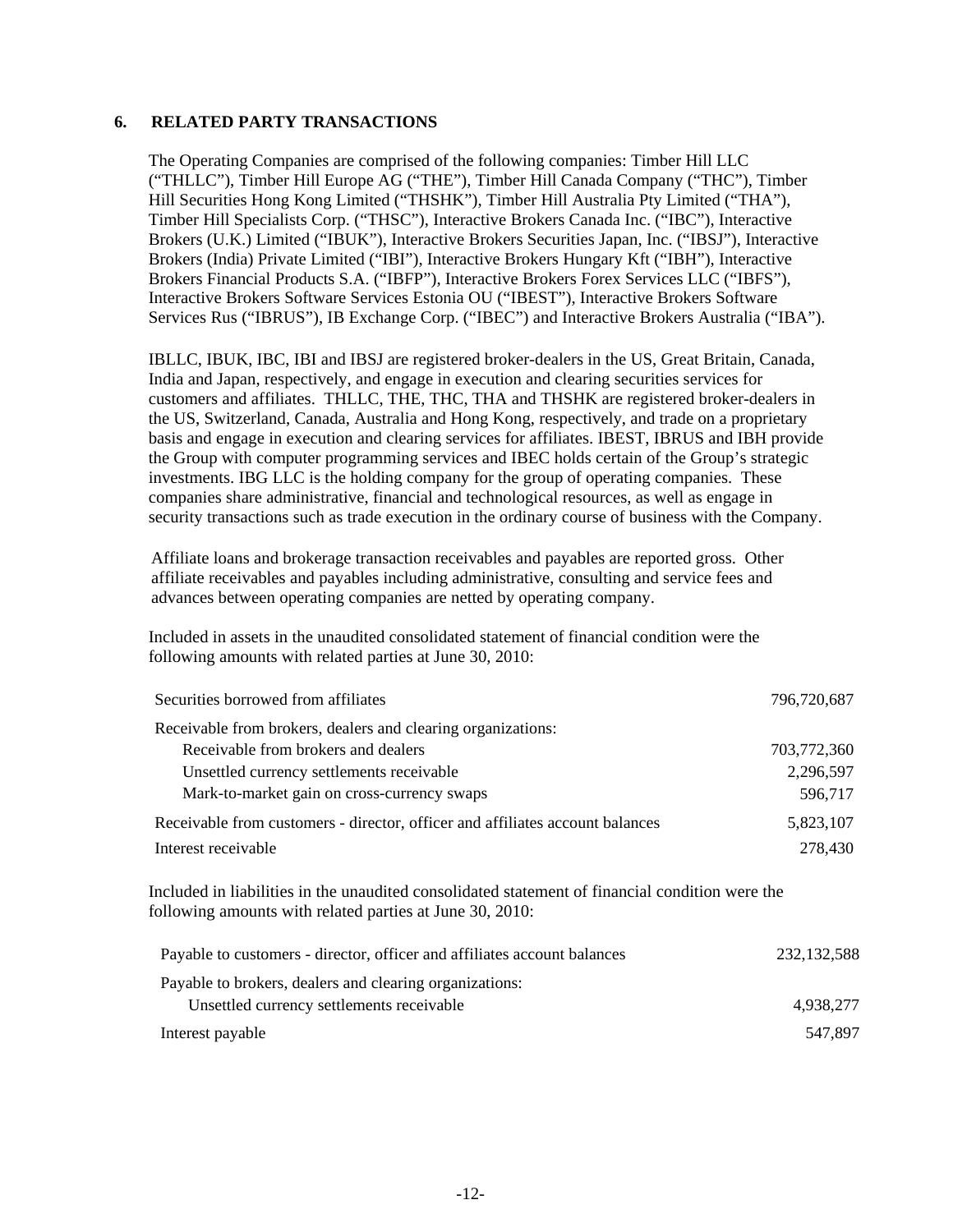## **7. DEFINED CONTRIBUTION AND EMPLOYEE INCENTIVE PLANS**

#### *Defined Contribution Plan*

The Group offers substantially all employees of U.S.-based operating companies who have met minimum service requirements the opportunity to participate in a defined contribution retirement plan qualifying under the provisions of Section 401(k) of the Internal Revenue Code. The general purpose of this plan is to provide employees with an incentive to make regular savings in order to provide additional financial security during retirement. The plan provides for the Company to match 50% of the employees' pretax contribution, up to a maximum of 10% of eligible earnings. The employee is vested in the matching contribution incrementally over six years.

#### *Return on Investment Dollar Units ("ROI Dollar Units")*

Between 1998 and 2006, IBG LLC granted all non-member employees ROI Dollar Units, which are redeemable under the amended provisions of the plan, and in accordance with regulations issued by the Internal Revenue Service (Section 409A of the Internal Revenue Code). Upon redemption, the grantee is entitled to accumulated earnings on the face value of the certificate, but not the actual face value. For grants made in 1998 and 1999, grantees may redeem the ROI Dollar Units after vesting on the fifth anniversary of the date of their grant and prior to the tenth anniversary of the date of their grant. For grants made between January 1, 2000 and January 1, 2005, grantees must elect to redeem the ROI Dollar Units upon the fifth, seventh or tenth anniversary date. These ROI Dollar Units will vest upon the fifth anniversary of the date of their grant and will continue to accumulate earnings until the elected redemption date. For grants made on or after January 1, 2006, all ROI Dollar Units shall vest on the fifth anniversary date of their grant and will be automatically redeemed. Subsequent to the IPO, no additional ROI Dollar Units have been or will be granted, and non-cash compensation to employees will consist primarily of grants of shares of Common Stock as described below under "2007 Stock Incentive Plan."

As of June 30, 2010, payables to employees of the Company for ROI Dollar Units were 4,201,546 of which 3,783,526 were vested. These amounts are included in accounts payable, accrued expenses and other liabilities in the consolidated statement of financial condition.

#### *2007 Stock Incentive Plan*

Under the Interactive Brokers Group, Inc. 2007 Stock Incentive Plan (the "Stock Incentive Plan"), up to 9.2 million shares of Common Stock may be granted and issued to directors, officers, employees, contractors and consultants of IBG, Inc. and its subsidiaries. The purpose of the Stock Incentive Plan is to promote IBG, Inc.'s long-term financial success by attracting, retaining and rewarding eligible participants.

The Stock Incentive Plan is administered by the Compensation Committee of IBG, Inc.'s board of directors. The Compensation Committee has discretionary authority to determine which employees are eligible to participate in the Stock Incentive Plan. The Compensation Committee establishes the terms and conditions of the awards under the Stock Incentive Plan, including the number of awards offered to each employee and all other terms and conditions applicable to such awards in individual grant agreements. Awards are expected to be made primarily through grants of Common Stock. The Stock Incentive Plan will provide that awards will be subject to issuance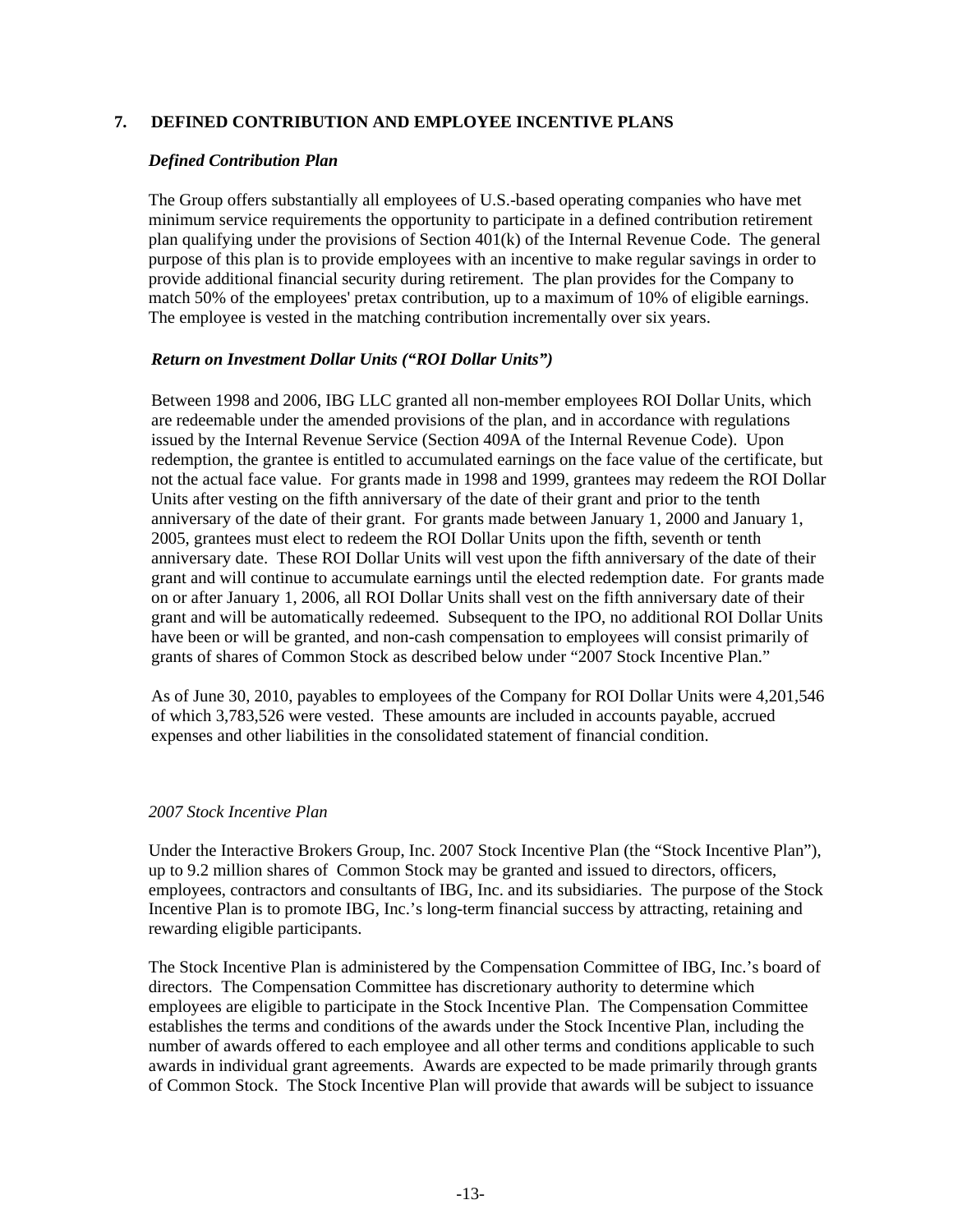over time and may be forfeited upon an employee's termination of employment or violation of certain applicable covenants prior to issuance, unless determined otherwise by the Compensation **Committee** 

The Stock Incentive Plan provides that, upon a change in control, the Compensation Committee may, at its discretion, fully vest any granted but unissued shares of Common Stock awarded under the Stock Incentive Plan, or provide that any such granted but unissued shares of Common Stock will be honored or assumed, or new rights substituted therefore by the new employer on a substantially similar basis and on terms and conditions substantially comparable to those of the Stock Incentive Plan.

IBG, Inc. granted awards in connection with the IPO and is expected to continue to grant awards on or about January 1 of each year to specific employees as part of an overall plan of equity compensation. Shares of restricted Common Stock granted to employees of the Company at the time of the IPO have been or will be issued in accordance with the following schedule:

- 10% on the date of the IPO; and
- an additional 15% on each of the first six anniversaries of the date of the IPO, assuming continued employment with Group companies and compliance with non-competition and other applicable covenants.

Company employees may be granted awards of Class A common stock of Interactive Brokers Group, Inc. ("IBG, Inc.") annually on December  $31<sup>st</sup>$ . The most recent grant, on December 31, 2009 was 539,333 shares, with a fair value at the date of grant of \$9,426,840. Share grants are issued by IBG, Inc. to IBG LLC and are held by IBG LLC as Treasury Stock until distributed to employees in accordance with the following schedule:

- 10% on the anniversary of the IPO; and
- an additional 15% on each of the next six anniversaries of the date of the IPO, assuming continued employment with Group companies and compliance with noncompetition and other applicable covenants.

## *2007 ROI Unit Stock Plan*

Certain employees of the Company currently hold ROI Dollar Units that entitle each holder thereof to accumulated earnings on the face value of the certificate representing his or her ROI Dollar Units. In connection with the IPO, ROI Dollar Units were, at the employee's option, redeemable for cash as currently provided for under the current ROI Dollar Unit plan, or the accumulated earnings attributable to the ROI Dollar Units as of December 31, 2006 may have been elected to be invested in shares of Common Stock pursuant to the Interactive Brokers Group, Inc. 2007 ROI Unit Stock Plan (the "ROI Unit Stock Plan"). 193,873 shares of restricted Common Stock to be issued to employees of the Company under the ROI Unit Stock Plan have been or will be distributed in accordance with the following schedule, subject to the conditions below:

• 10% on the date of the IPO (or on the first anniversary of the IPO, in the case of U.S. ROI Unit holders who made the above-referenced elections after December 31, 2006);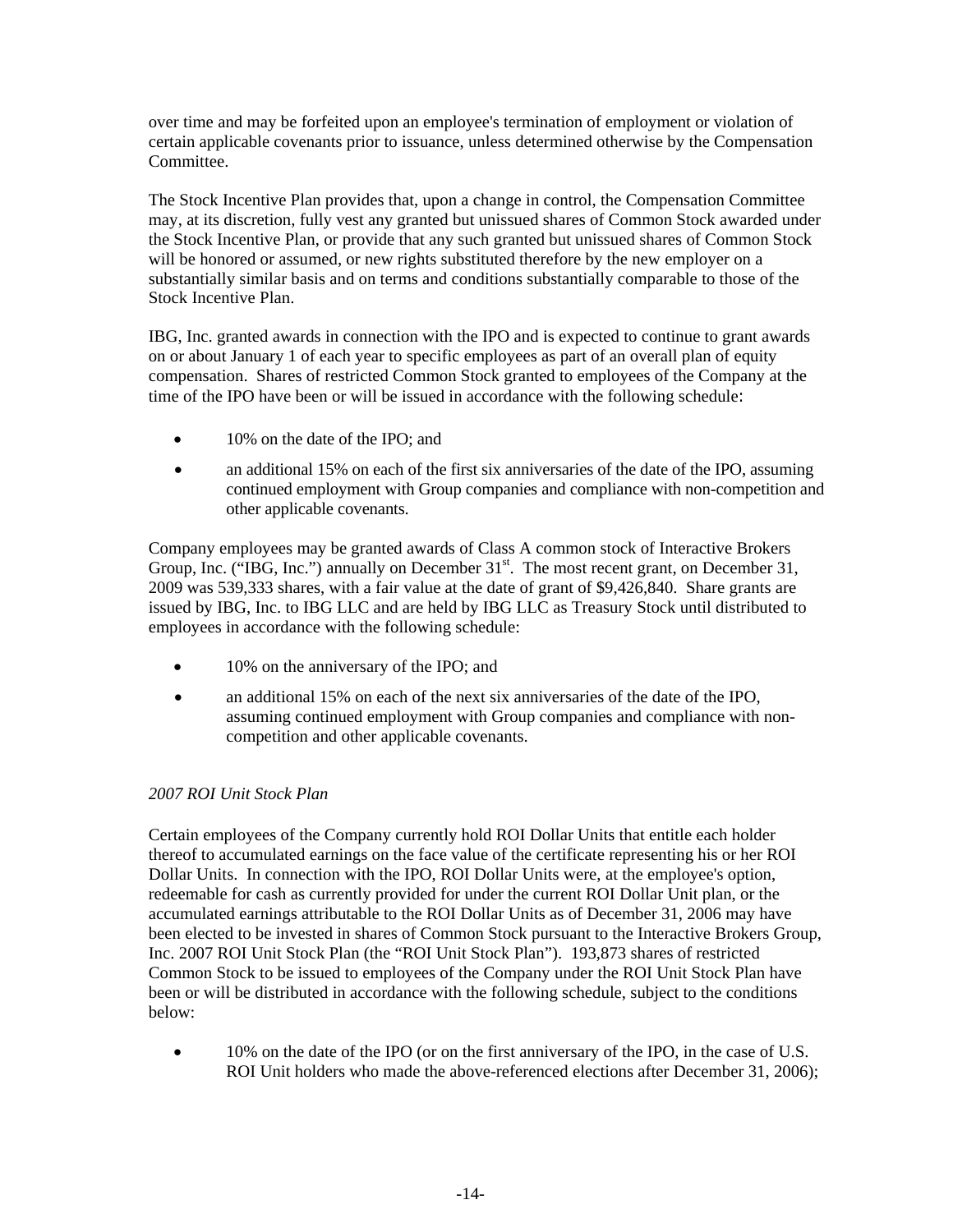and

• an additional 15% on each of the first six anniversaries of the date of the IPO (or on each of the next six anniversaries of the date of the IPO, in the case of U.S. ROI Unit holders who made the above-referenced elections after December 31, 2006), assuming continued employment with IBG, Inc. and compliance with other applicable covenants.

Shares, granted under the 2007 ROI Unit Stock Plan and the Stock Incentive Plan, are subject to forfeiture in the event an employee ceases employment with the Company. The plans provide that employees who discontinue employment with the Company without cause and continue to meet the terms of the plans' post-employment provisions will forfeit 50% of unvested previously granted shares unless the employee is over the age of 59, in which case the employee would be eligible to receive 100% of unvested shares previously granted. Distributions of remaining shares to former employees will occur on or about the calendar quarter end following the anniversary of the discontinuation of employment over a five (5) year vesting schedule, 12.5% in each of the first four years and 50% in the fifth year. As of June 30, 2010, no shares have been distributed under these post-employment provisions.

## **8. PROPERTY AND EQUIPMENT**

Property and equipment which are included in other assets in the consolidated statement of financial condition and are comprised of leasehold improvements, computer hardware, software developed for the Group's internal use and office furniture and equipment, at June 30, 2010 consisted of:

| Leasehold improvements                           | \$15,286,144 |
|--------------------------------------------------|--------------|
| Computer equipment                               | 8,407,956    |
| Computer software                                | 339,871      |
| Office furniture and equipment                   | 3,579,102    |
|                                                  | 27,613,073   |
| Less - accumulated depreciation and amortization | (10,727,018) |
| Property and equipment, net                      | \$16,886,055 |

## **9. COMMITMENTS, CONTINGENCIES AND GUARANTEES**

## *Litigation*

The Company is subject to certain pending and threatened legal actions which arise out of the normal course of business. As of June 30, 2010, the Company has been named party to various to legal actions. The Company intends to vigorously defend these actions as necessary. Litigation is inherently unpredictable, particularly in proceedings where claimants seek substantial or indeterminate damages, or which are in their early stages. The Company cannot predict with certainty the actual loss or range of loss related to such legal proceedings, the manner in which they will be resolved, the timing of final resolution or the ultimate settlement. In the opinion of management, after consultation with counsel, the resolution of all ongoing legal proceedings will not have a material adverse effect on unaudited consolidated statement of financial condition. Contingency reserves have been established in accordance with ASC 450, *Contingencies*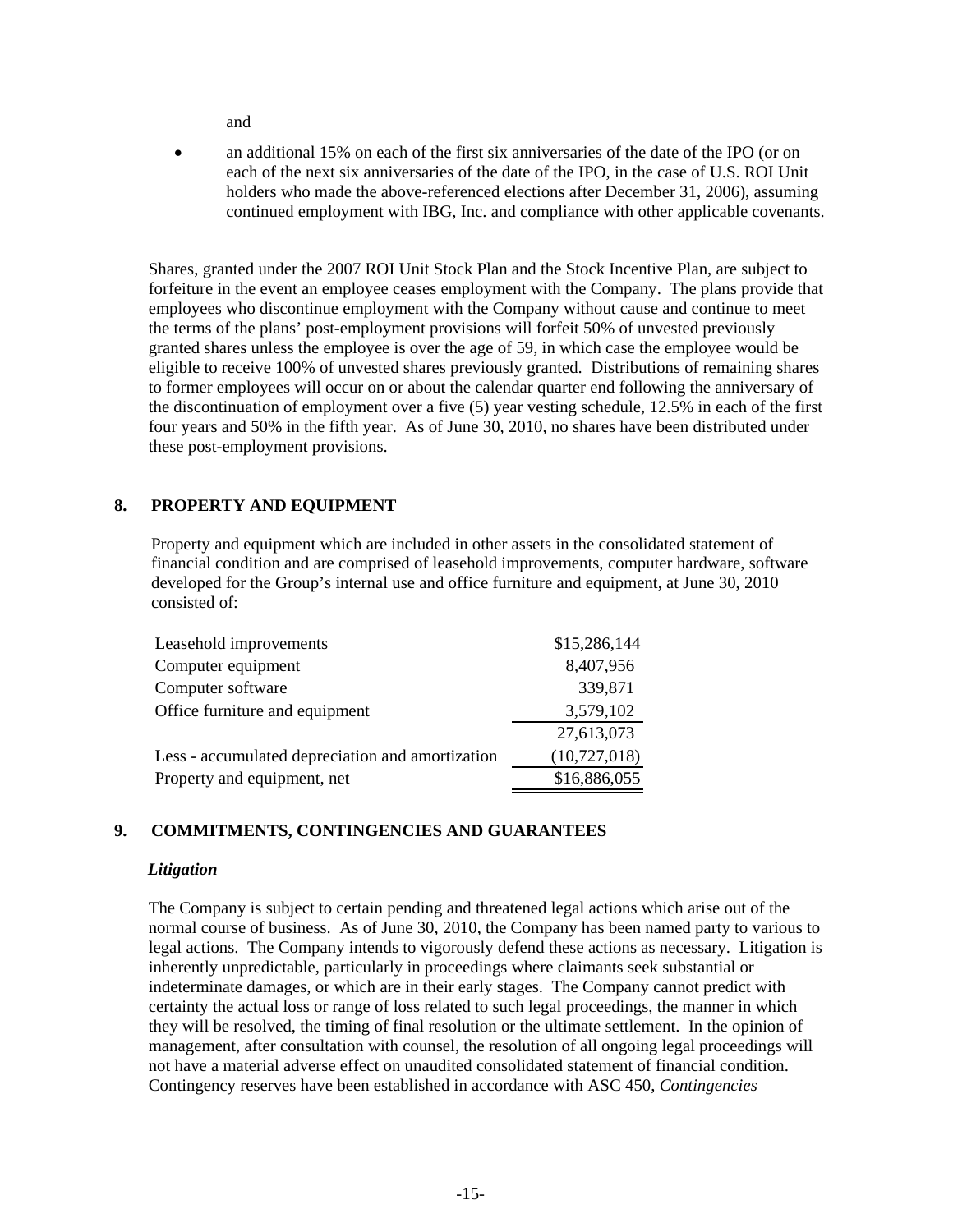(formerly SFAS No. 5)*.* Once established, reserves are adjusted when there is more information available or when an event occurs requiring a change.

### *Guarantees*

The Company provides guarantees to securities and futures clearinghouses and exchanges which meet the accounting definition of a guarantee under ASC 460, *Guarantees* (formerly FIN No. 45). Under the standard membership agreement, members are required to guarantee the performance of other members. Under the agreements, if another member becomes unable to satisfy its obligations to the clearinghouse, other members would be required to meet shortfalls. In the opinion of management, the Company's liability under these arrangements is not quantifiable and could exceed the cash and securities it has posted as collateral. However, the potential for the Company to be required to make payments under these arrangements is remote. Accordingly, no contingent liability is carried in the unaudited consolidated statement of financial condition for these arrangements.

In connection with its retail brokerage business, the Company performs securities and commodities execution, clearance and settlement on behalf of its customers for whom it commits to settle trades submitted by such customers with the respective clearing houses. If a customer fails to fulfill its obligation, the Company must fulfill the customer's obligation with the trade counterparty.

The Company is fully secured by assets in customers' accounts and any proceeds received from securities and commodities transactions entered into by the Company on behalf of customers. No contingent liability is carried on the unaudited consolidated statement of financial condition for these fully collateralized transactions.

## *Leases*

Directly and through affiliates, the Company has non-cancelable operating leases covering office space with terms through January 2019, with renewal options through January 2026. Office leases are subject to escalation clauses based on specified costs incurred by the landlord and contains a renewal election.

The Company's proportionate share of minimum future rental payment commitments, inclusive of amounts allocated by affiliates, is as follows:

| 2010       | \$2,012,236  |
|------------|--------------|
| 2011       | 3,993,137    |
| 2012       | 3,888,301    |
| 2013       | 3,961,779    |
| 2014       | 2,246,232    |
| Thereafter | 5,906,215    |
|            | \$22,007,900 |